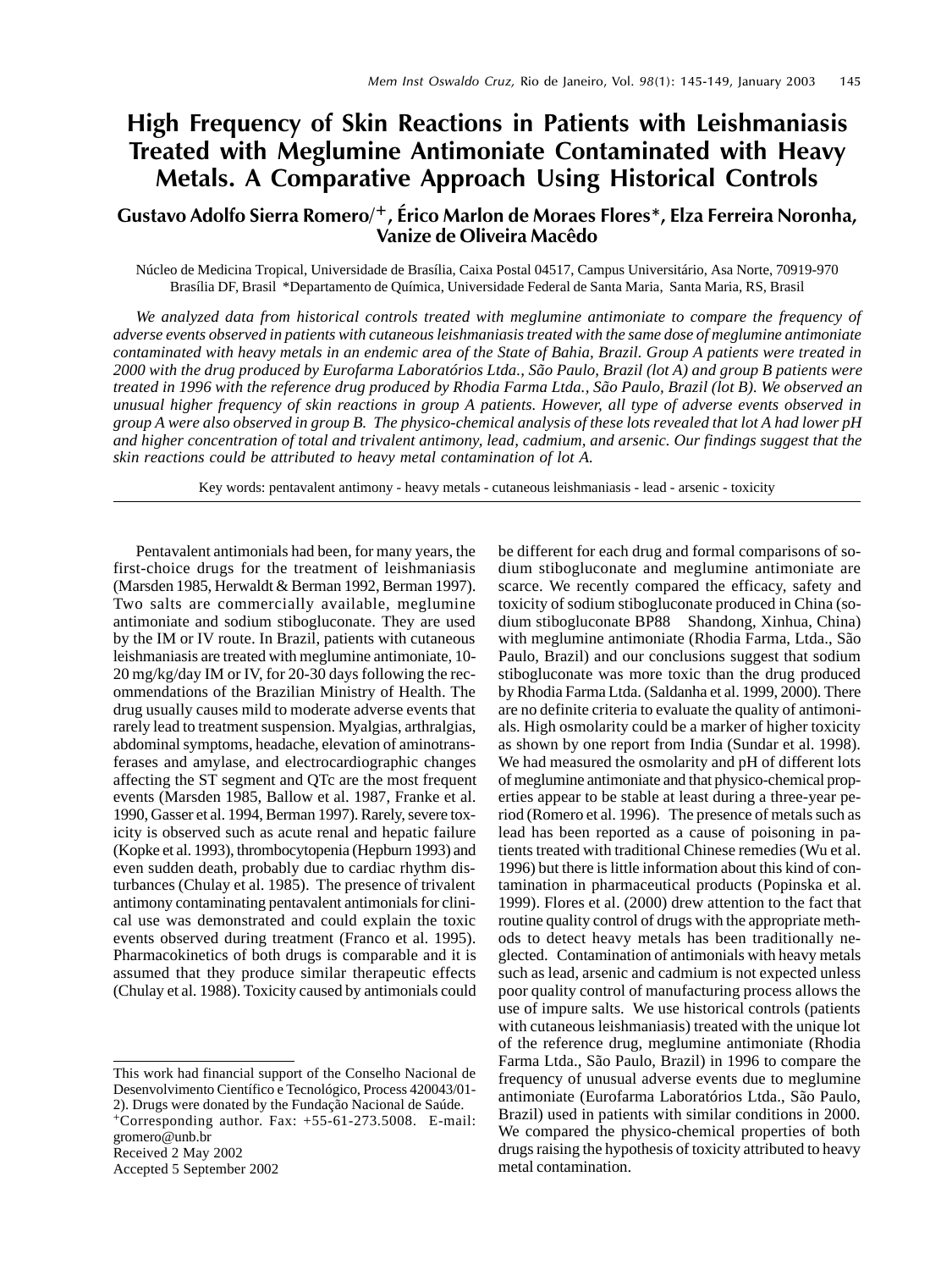# **PATIENTS AND METHODS**

*Patients -* Nineteen patients (Group A) with localized cutaneous leishmaniasis (LCL) were treated with meglumine antimoniate (Eurofarma Laboratorios Ltda., São Paulo, Brazil), 20 mg/kg/day I. V. for 20 days (Lot A). They were included in a therapeutic protocol aiming the identification of prognostic factors associated with failure to cure from August through December 2000. Lot A was produced for the Brazilian Ministry of Health and correspond to a unique lot No. 011/00 A, valid through May 2002. Patients were provided with disposable syringes and instructed to return every 10 days during treatment and monthly thereafter for a three months period to diagnose failure or cure. Data from group A was compared with data from 54 historical controls (Group B) treated and followed in a similar manner by the same researcher in 1996 with a unique lot of meglumine antimoniate, No. 0595 L061 (Rhodia Farma Ltda, São Paulo, Brazil) (Lot B) in a protocol designed to compare the characteristics of two species of the *Viannia* subgenus (Romero et al. 2001a, b). Lot B was valid through May 2000. Both groups attended the basic health unit of Corte de Pedra District, Presidente Tancredo Neves municipality, State of Bahia, Brazil, located in an endemic area of *Leishmania (Viannia) braziliensis* (França et al. 1991). All patients had positive Montenegro skin test performed as recommended by the World Health Organization (WHO 1984) using antigen prepared as described by Reed et al. (1986). All cases had confirmed parasitological diagnosis using the isolation and visualization methods previously described (Romero et al. 2001a). Both research protocols were done in agreement with the Helsinki Declaration and the Resolution 196/96 of the National Health Council of the Ministry of Health of Brazil, which regulates research in humans. The Ethics Research Committee of the University of Brasília approved the protocols. All patients signed informed consents to diagnostic tests and were treated in accordance to the recommendations of the Brazilian Ministry of Health. When the protocol was interrupted because the unusual frequency of adverse events all patients were informed of the potential causes of the phenomenon and instructed to stop medication and report any symptom related to the treatment.

*Chemical analysis -* All measurements were carried out at the same time in 2001 with an atomic absorption spectrometer Model 3030 B (Perkin Elmer, Germany) equipped with a continuum source background correction system. Equipment was coupled to an electrothermal atomizer (longitudinally heated graphite tube, Model HGA-400, Perkin Elmer) or to a batch hydride generation system (MHS-10, Perkin Elmer). Antimony determinations were performed after water dilution of samples using an air/acetylene flame (217.6 nm) and pneumatic nebulization. Determinations of arsenic (193.7 nm), cadmium (228.8 nm) and lead (283.3 nm) were performed by electrothermal atomization using a graphite tube with a specific heating programme (drying, pyrolysis and atomization) for each element. Argon (99.996%, White-Martins, Brazil) was used as protection gas. Integrated absorbance was used instead of peak height for measurements.

Determination of antimony on the trivalent state in the samples was performed by hydride generation atomic absorption spectrometry using a flame heated quartz cell as atomizer. Samples were diluted with water using 4% (m/v) tartaric acid solution as selective medium for trivalent antimony determination. Reductant was a daily prepared 1%, m/v, sodium tetrahydroborate solution. Reference trivalent antimony solutions were daily prepared and absorbance signals were completely recorded in 15 sec. Argon was used as purge gas and measurements were made in integrated absorbance mode.

All chemicals used were of analytical reagent grade from Merck (Darmstadt, Germany). Distilled and doubledeionized water (maximum conductivity of 1.2 µS/cm) was used to prepare all solutions. All glass apparatus were soaked in 0.72 mol/l nitric acid, and thoroughly washed with water before use. Working reference solutions were prepared immediately before use by serial dilution from a stock solution containing 1,000 mg/l for each element. All determinations were made in triplicate from five test samples for each individual lot. pH was measured with a digital apparatus (Model 10, CELM, Brazil) in 10 ampoules, one measure for each ampoule. The final mean for each lot corresponds to the mean of 10 ampoules.

*Osmolarity -* This property was measured with a digital Fiske Osmometer (Fiske Associates, Norwood, MA, USA) in 10 ampoules of each lot, obtaining three independent measures for each ampoule for a mean estimate. The mean for each lot was obtained using the mean values of the ten ampoules.

*Statistical analysis* - The comparisons of the frequency of the observed adverse events were performed with the chi-square test or Fisher exact test and the medians were compared with the Mann-Whitney-U test using the Statistical Package for Social Science, version 9.0, 95% confidence intervals were calculated using the EPI Info, version 6.04.

# **RESULTS**

Both groups were comparable by age, sex and total body weight. Most patients were agricultural workers. Table I shows the characteristics of the disease and the results of the Montenegro skin test observed in both groups. Table II shows the frequency of adverse events observed in each group. Although the absolute proportion of patients who experiences at least one adverse event was similar between groups, the quality of the observed events was different mainly due to the unusual higher frequency of skin reactions in group A patients. Arthralgias were more frequently observed in group B. The episodes of skin reactions were characterized by the onset of erithematous and itching plaques at the site of the intravenous injections in the forearms and the appearance of generalized morbiliform rash during a secondary stage. Symptoms disappeared 3 to 14 days after the interruption of the medication. Some patients needed antihistaminic medication to improve itching. All patients with skin reactions in group A were instructed to stop treatment. The patient in group B who experienced a skin reaction had a generalized rash without any plaques on the 19th day of treatment and consulted on the 20th day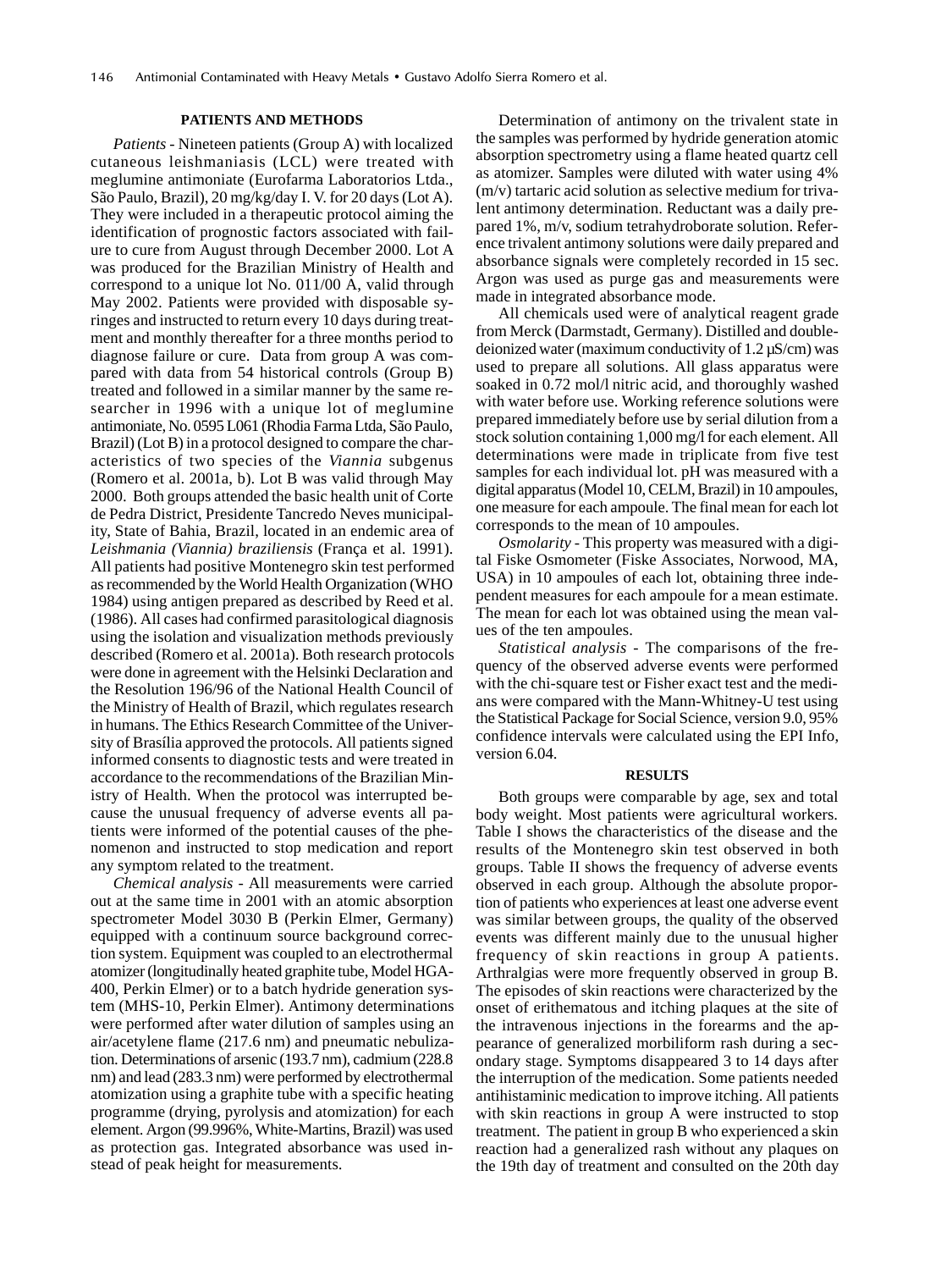after the administration of the last prescribed dose and her symptoms relief during the next five days. Table III shows the physico-chemical characteristics in the samples of the lots used by each group. Lot A was characterized by lower pH and osmolarity and higher concentrations of total and trivalent antimony, lead, cadmium and arsenic. The total concentration of antimony was 22% higher than the expected concentration of 85mg/ml indicated by the manufacturer.

# TABLE I

Clinical findings observed at entry time in two groups of patients with cutaneous leishmaniasis treated with different lots of meglumine antimoniate in Brazil *<sup>a</sup>*

| Clinical finding              | Group A $^b$    | Group B $^c$    | Statistical      |
|-------------------------------|-----------------|-----------------|------------------|
|                               | $n=19$          | $n = 54$        | significance $d$ |
| Age-years                     | 21.5            | 22.0            | 0.505            |
| (median)                      | $(14.0-32)$     | $(17.0 - 31.0)$ |                  |
| Sex (male)                    | 10/19(52.6)     | 40/54(74.1)     | 0.084            |
| Number of lesions             | 1               | 1               | 0.840            |
| (median)                      | $(1-2)$         | $(1-2)$         |                  |
| Total body weight-kg          | 50.0            | 52.0            | 0.816            |
| (median)                      | $(45.0 - 59.0)$ | $(42.8 - 60.3)$ |                  |
| Total ulcerated               | 2.33            | 1.37            | 0.152            |
| area-cm <sup>2</sup> (median) | $(1.22 - 5.42)$ | $(1.02 - 2.86)$ |                  |
| Disease duration-             | 4.0             | 4.0             | 0.458            |
| weeks (median)                | $(3.0-6.0)$     | $(2.0-12.0)$    |                  |
| Montenegro skin               | 16.0            | 18.0            | 0.549            |
| test-mm (median)              | $(14.0 - 20.2)$ | $(14.0 - 2.0)$  |                  |

*a*: numbers in parenthesis are 25-75 quartiles for medians and % for proportions; *b*: group A received meglumine antimoniate, lot 011/00 A (Eurofarma Laboratórios, Ltda., São Paulo, Brazil); *c*: group B received meglumine antimoniate, lot 0595L061, (Rhodia Farma, São Paulo, Brazil); *d*: statistical significance corresponds to Mann-Whitney U test except for the proportion of male sex comparison that was performed using Chi square test

## TABLE II

Comparison of adverse events observed in two groups of patients with cutaneous leishmaniasis treated with different lots of meglumine antimoniate in Brazil

| Adverse event     | Group A $^a$<br>$n = 19$ (%) | Group B $^b$<br>$n = 54$ (%) | Statistical<br>significance $c$ |
|-------------------|------------------------------|------------------------------|---------------------------------|
| Mylagias          | 5(26.3)                      | 13(24.1)                     | 1.000                           |
| Arthralgias       | 2(10.5)                      | 19(35.2)                     | 0.045                           |
| Anorexia          | 2(10.5)                      | 14(25.9)                     | 0.210                           |
| Headache          | 2(10.5)                      | 11(20.4)                     | 0.492                           |
| Fever             | 3(15.8)                      | 16(29.6)                     | 0.363                           |
| Rash              | 7(36.8)                      | 1(1.9)                       | < 0.001                         |
| Fatigue           | 2(10.5)                      | 2(3.7)                       | 0.276                           |
| Stop work $d$     | 2(10.5)                      | 4(7.4)                       | 0.647                           |
| Any adverse event | 14 (73.7)                    | 36(66.7)                     | 0.571                           |

*a*: group A received meglumine antimoniate, lot 011/00 A (Eurofarma Laboratórios, Ltda., São Paulo, Brazil); *b*: group B received meglumine antimoniate, lot 0595L061 (Rhodia Farma, São Paulo, Brazil); *c*: statistical significance corresponds to Fisher exact test except for comparisons of the categories: arthralgias and any adverse event that were performed with the Chi square test; *d*: proportion of individuals who stopped normal activities

TABLE III Physico-chemical characteristics of two lots of meglumine

antimoniate used for treatment of patients with cutaneous leishmaniasis in Brazil *<sup>a</sup>*

| Characteristic                                            | Lot A $^b$      | Lot B $^c$        |
|-----------------------------------------------------------|-----------------|-------------------|
| PН                                                        | 4.5(0.05)       | 6.7(0.05)         |
|                                                           | $[4.48 - 4.56]$ | $[6.78 - 6.83]$   |
| Osmolarity (mosm/l)                                       | 708.9 (5.86)    | 959.3 (22.44)     |
|                                                           | [704.7-713.1]   | $[952.5 - 965.7]$ |
| Total antimony $(Sb$ <sup>III</sup> + $Sb^V$ )<br>(mg/ml) | 103.9(1.4)      | 88.1 (1.2)        |
| Trivalent antimony (mg/ml)                                | 3.45(0.31)      | 1.82(0.25)        |
| Heavy metals                                              |                 |                   |
| Lead $(mg/l)$                                             | 52.71 (1.29)    | ${}_{< 0.20}$     |
| Arsenic (mg/l)                                            | 35.79 (1.54)    | < 0.90            |
| Cadmium (mg/l)                                            | 0.132(0.014)    | < 0.04            |

*a*: numbers in parenthesis correspond to SD. Numbers in brackets correspond to 95% CI; *b*: meglumine antimoniate, lot 011/00 A (Eurofarma Laboratórios, Ltda., São Paulo, Brazil); *c*: meglumine antimoniate, lot 0595L061 (Rhodia Farma, Ltda., São Paulo, Brazil)

## **DISCUSSION**

Our data showed that the frequency of skin reaction, an unusual adverse event, was higher in patients treated with the drug containing a high concentration of lead, cadmium and arsenic. Although historical controls had limitations for comparisons in our case the therapeutic protocols were identical and the same researcher was responsible for the adverse events monitoring and followup. Furthermore the chemical analysis was performed at the same time to avoid variations in the assay sensitivity. We storage samples of the lot B used to treat the historical controls avoiding exposure to light at room temperatures. We do not perform biochemical and electrocardiographic tests to identify other kind of effects such as cardiac, hepatic and pancreatic toxicity but it would be expected a higher level of cardiac abnormalities since patients received also a higher dose of total and trivalent antimony that have shown a dose dependent toxicity on the heart (Chulay et al. 1985). The type of the skin reactions observed in group A patients could be attributed initially to local sensitization with contaminant heavy metals with posterior generalized rash. Arsenic, lead and cadmium have been described as causes of contact allergy (Cavelier & Foussereau 1995). Pentavalent antimony could cause generalized rash but the phenomenon is rare even with prolonged courses of the maximum recommended dose (Franke et al. 1994). In our case it appears to be more plausible the hypothesis of reactions due to arsenic, lead or cadmium. The concentration of total and trivalent antimony was higher in lot A. The trivalent species is considered more toxic and more active than the pentavalent form but patients usually tolerate high antimony doses and rarely develop skin reactions.

Mean osmolarity levels in both lots was in the expected range of values based in our experience measur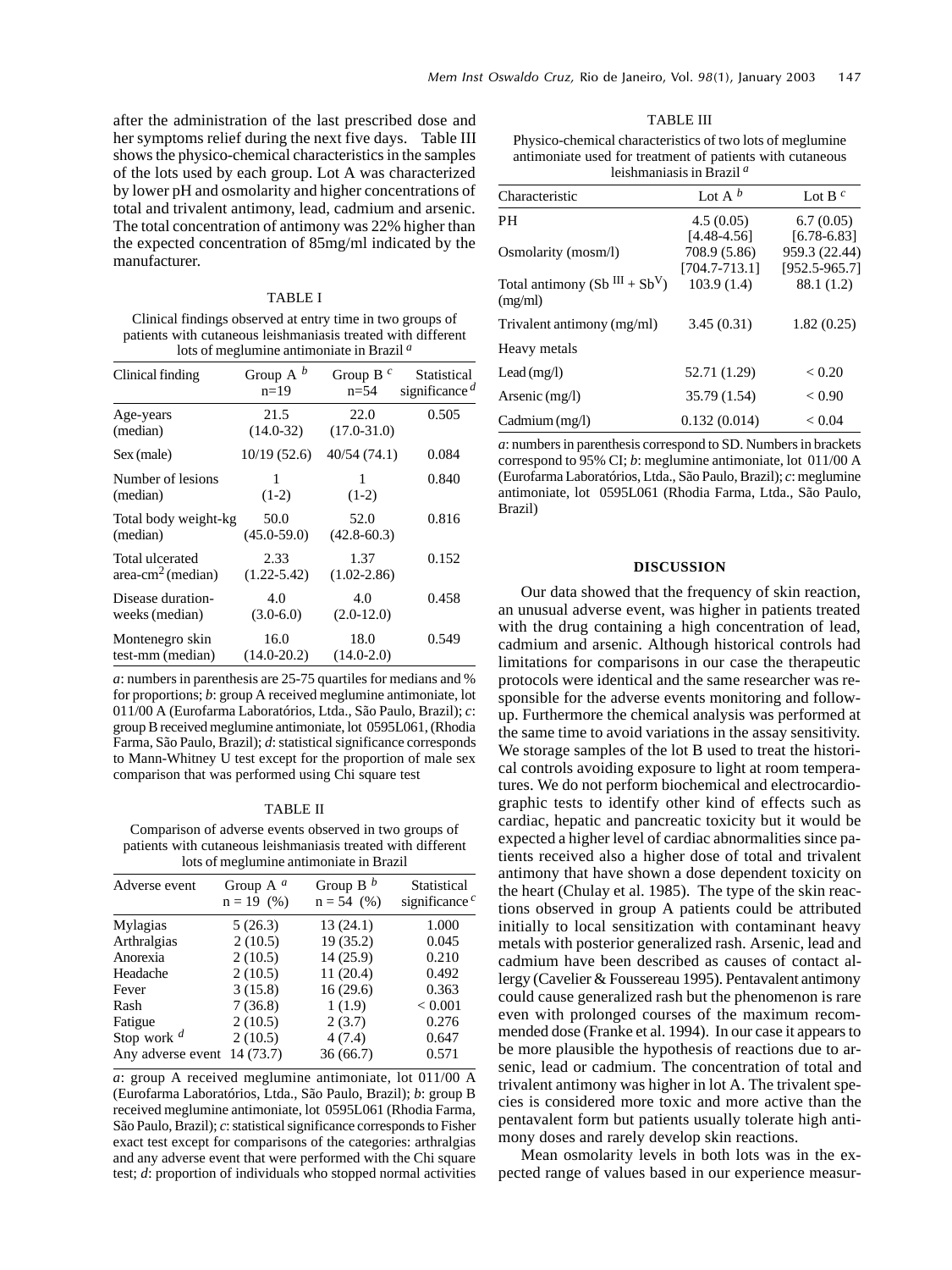ing osmolarity of at least ten different lots of meglumine antimoniate. Lower pH could explain in part the local skin reactions at the injection site but do not explain the systemic toxicity manifested as generalized rash.

Our results together with the reported analysis of the reactions observed with other two lots of the drug produced by Eurofarma Laboratórios Ltda., São Paulo, Brazil confirming heavy metal contamination (Brazilian Ministry of Health 2001)*,* indicates that the unusual frequency of cutaneous reactions observed in group A patients could be attributed to heavy metal contamination.

The use of drug salts from dubious origin could explain the contamination with heavy metals despite good manufacturing practices during the dilution process. Our data raise the urgent need to establish stringent criteria for quality control of pentavalent antimonials including the inspection of sources of chemical supplies. Recent report of successful treatment of visceral leishmaniasis in Kenya using a cheaper generic sodium stibogluconate produced following good manufacturing practices shows that the production of generic drugs of adequate quality could be an achievable goal (Moore et al. 2001). However the unexpected high frequency of rash episodes observed in both intervention groups in that research deserves more attention to identify the causes of that phenomenon. Pentavalent antimonial characteristics are the antithesis of the ideal drug profile for the treatment of any disease, the situation is the worst possible if we consider that leishmaniasis affects mainly poor people living in less developed countries where health services usually show precarious conditions. Until the development of cheaper oral medications with minor toxicity, the important next step should be the construction of a surveillance system for adverse events observed with pentavalent antimonials aiming the early detection of the more dangerous forms of toxicity to avoid potentially lethal outcomes.

#### **REFERENCES**

- Ballou WR, Mc Cain JB, Gordon DM Shanks GD, Andujar J, Berman JD, Chulay JD 1987. Safety and efficacy of highdose sodium stibogluconate therapy of American cutaneous leishmaniasis. *Lancet ii*: 13-16.
- Berman JD 1997. Human leishmaniasis: clinical, diagnostic, and chemotherapeutic developments in the last 10 years. *Clin Infect Dis 24*: 684-703.
- Brazilian Ministry of Health 2001. Antimoniato de meglumina. *Rev Soc Bras Med Trop 34*: 103-105.
- Cavelier C, Foussereau J 1995. Contact allergy to metals and their salts. 3. Other metals. *Derm Beruf Umwelt 43*: 202-209.
- Chulay JD, Fleckenstein L, Smith AH 1988. Pharmacokinetics of antimony during treatment of visceral leishmamiasis with sodium stibogluconate or meglumine antimoniate. *Trans R Soc Trop Med Hyg 82*: 69-72.
- Chulay JD, Spencer HC, Mugambi M 1985. Electrocardiographic changes during treatment of leishmaniasis with pentavalent antimony (sodium stibogluconate). *Am J Trop Med Hyg 34*: 702-709.
- Flores EMM, Bittencourt CF, Laporta LV, Barin JS 2000. Controle de metais pesados em produtos farmacêuticos: aspectos analíticos relevantes. *Pharm Technol 4*: 9-13.
- Franco MA, Barbosa AC, Rath S, Dorea JG 1995. Antimony oxidation states in antileishmanial drugs. *Am J Trop Med*

*Hyg 52*: 435-437.

- França F, Lago EL, Tada S, Costa JML, Vale K, Oliveira J, Costa MA, Osaki M, Cheever L, Netto EM, Barreto AC, Johnson WD, Marsden PD 1991. An outbreak of human *Leishmania (Viannia) braziliensis* infection. *Mem Inst Oswaldo Cruz 86*: 169-174.
- Franke ED, Llanos-Cuentas A, Echevarria JE, Cruz MF, Campos P, Tovar AA, Lucas CM, Berman JD 1994. Efficacy of 28-day and 40-day regimens of sodium stibogluconate (Pentostam) in the treatment of mucosal leishmaniasis. *Am J Trop Med Hyg 51*: 77-82.
- Franke ED, Wignall FS, Cruz ME, Rosales E, Tovar AA, Lucas CM, Llanos-Cuentas A, Berman JD 1990. Efficacy and toxicity of sodium stibogluconate for mucosal leishmaniasis. *Ann Intern Med 113*: 934-940.
- Gasser Jr RA, Magill AJ, Oster CN, Franke ED, Grogl M, Berman JD 1994. Pancreatitis induced by pentavalent antimonial agents during treatment of leishmaniasis. *Clin Infect Dis 18*: 83-90.
- Hepburn NC 1993. Thrombocytopenia complicating sodium stibogluconate therapy for cutaneous leishmaniasis. *Trans R Soc Trop Med Hyg 87*: 691.
- Herwaldt BL, Berman JD 1992. Recommendations for treating leishmaniasis with sodium stibogluconate (Pentostam) and review of pertinent clinical studies. *Am J Trop Med Hyg 46*: 296-306.
- Kopke LFF, Café MSM, Neves LB, Scherrer MAR, Machado-Pinto J, Souza MSLA, Vale ES, Andrade ARC, Figueiredo JOP, Silva RANP 1993. Morte após uso de antimonial pentavalente em leishmaniose tegumentar americana. *An Bras Dermatol 68*: 259-261.
- Marsden PD 1985. Pentavalent antimonials: old drugs for new diseases. *Rev Soc Bras Med Trop 18*: 187-198.
- Moore E, O' Flaherty D, Heuvelmans H, Seaman J, Veeken H, Wit S, Davidson R 2001. Comparison of generic and proprietary sodium stibogluconate for the treatment of visceral leishmaniasis in Kenya. *Bull WHO 79*: 388-392.
- Popinska K, Kierkus J, Lyszkowska M, Socha J, Pietraszek E, Kmiotek W, Ksiazyk J. 1999. Aluminum contamination of parenteral nutrition additives, amino acid solutions and lipid emulsions. *Nutrition 15*: 683-686.
- Reed SG, Badaró R, Masur H, Carvalho EM, Lorenço R, Lisboa A, Teixeira R, Johnson WD, Jones TC 1986. Selection of a specific skin test antigen for American visceral leishmaniasis. *Am J Trop Med Hyg 35*: 78-85.
- Romero GAS, Guerra MVF, Paes MG, Macêdo VO 2001a. Comparison of cutaneous leishmaniasis due to *Leishmania (Viannia) braziliensis* and *L. (V.) guyanensis* in Brazil: clinical findings and diagnostic appprach. *Clin Infect Dis 32*: 1304-1312.
- Romero GAS, Guerra MVF, Paes MG, Macêdo VO 2001b. Comparison of cutaneous leishmaniasis due to *Leishmania (Viannia) braziliensis* and *L. (V.) guyanensis* in Brazil: therapeutic response to meglumine antimoniate. *Am J Trop Med Hyg 65*: 456-465.
- Romero GAS, Oliveira MRF, Correia-Filho D, Marsden PD 1996. Características físico-químicas do antimoniato de meglumina em diferentes condições de armazenamento. *Rev Soc Bras Med Trop 29*: 461-465.
- Saldanha ACR, Romero GAS, Guerra C, Merchan-Hamann E, MacêdoVO 2000. Estudo comparativo entre estibogluconato de sódio BP 88R e antimoniato de meglumina no tratamento da leishmaniose cutânea II. Toxicidade bioquímica e cardíaca. *Rev Soc Bras Med Trop 33*: 383-388.
- Saldanha ACR, Romero GAS, Merchan-Hamann E, Magalhães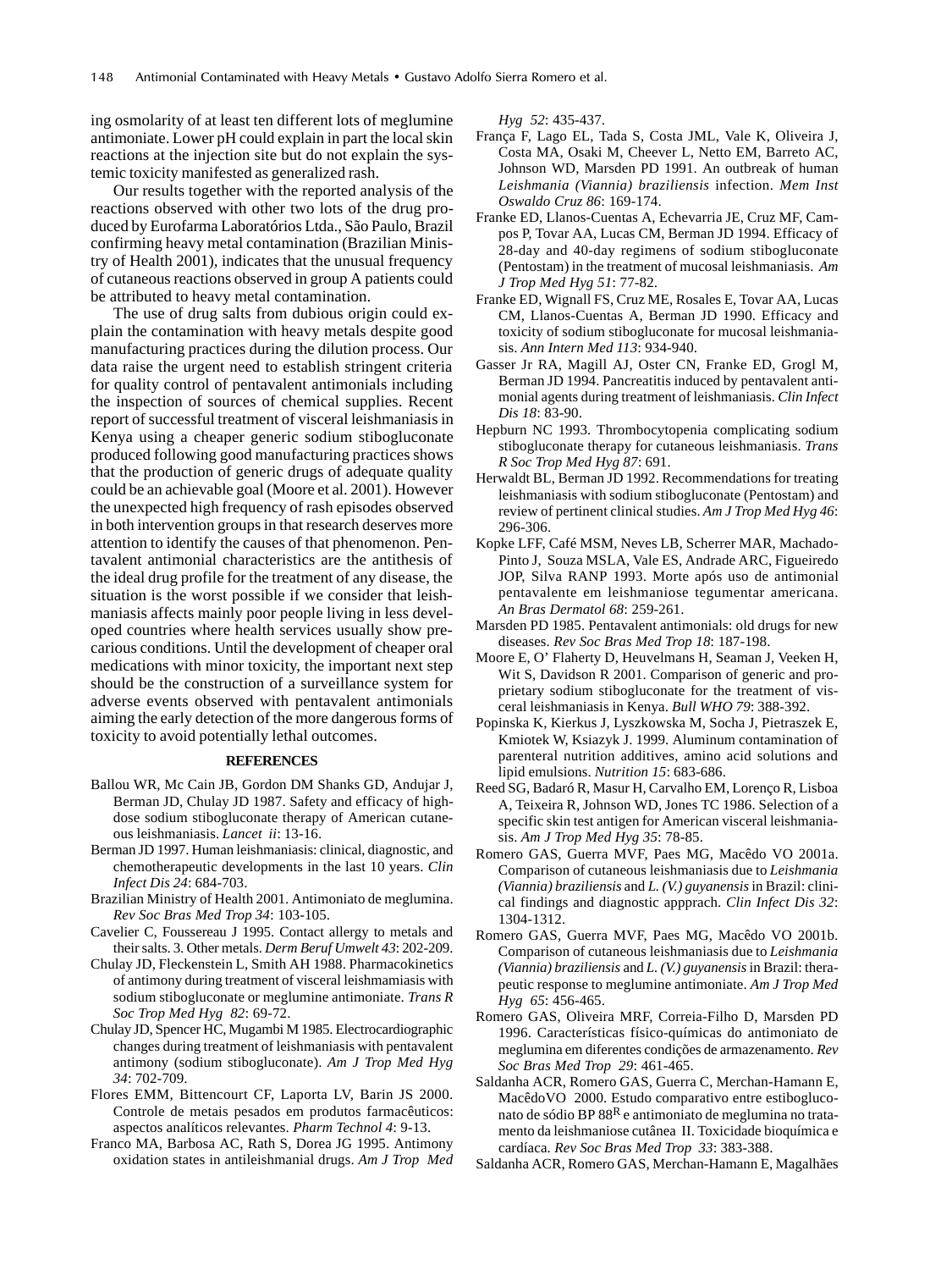AV, Macêdo VO 1999. Estudo comparativo entre estibogluconato de sódio BP 88R e antimoniato de meglumina no tratamento da leishmaniose cutânea: I. Eficácia e segurança. *Rev Soc Bras Med Trop 32*: 383-387*.*

Sundar S, Sinha PR, Agrawal NK, Srivastava R, Rainey P, Berman JD, Murray HW, Singh VP 1998. A cluster of cases of severe cardiotoxicity among Kala-azar patients treated with a hihg-osmolarity lot of sodium antimony gluconate. *Am J Trop Med Hyg 59*: 139-143.

- WHO-World Health Organization 1984. *The Leishmaniasis,* Report of a WHO Expert Committee, Tech Rep Ser 701, Geneve.
- Wu TN, Yang KC, Wang CM, Lai JS, Ko KN, Chang PY, Liou SH 1996. Lead poisoning caused by contaminated Cordyceps, a Chinese herbal medicine: two case reports. *Sci Total Environ 182*: 193-195.